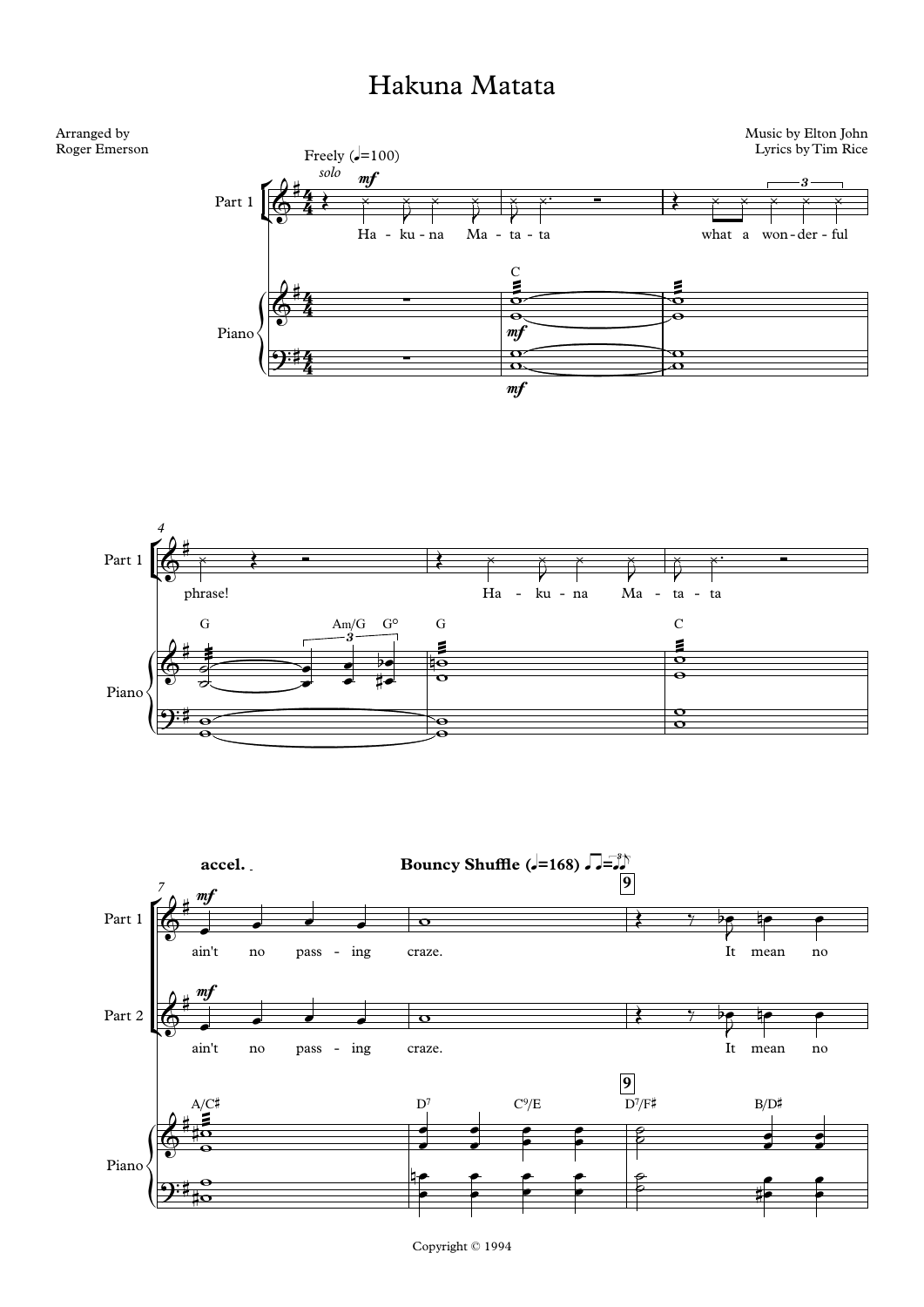



œ œ <sup>Ó</sup> ˙ ˙ ˙ ˙ ˙ <sup>œ</sup> <sup>œ</sup> <sup>œ</sup> <sup>Œ</sup> <sup>Ó</sup> ˙ ˙

Piano

 $\bigodot$  :  $\begin{array}{ccc} & \wedge & \wedge \\ \hline & & \end{array}$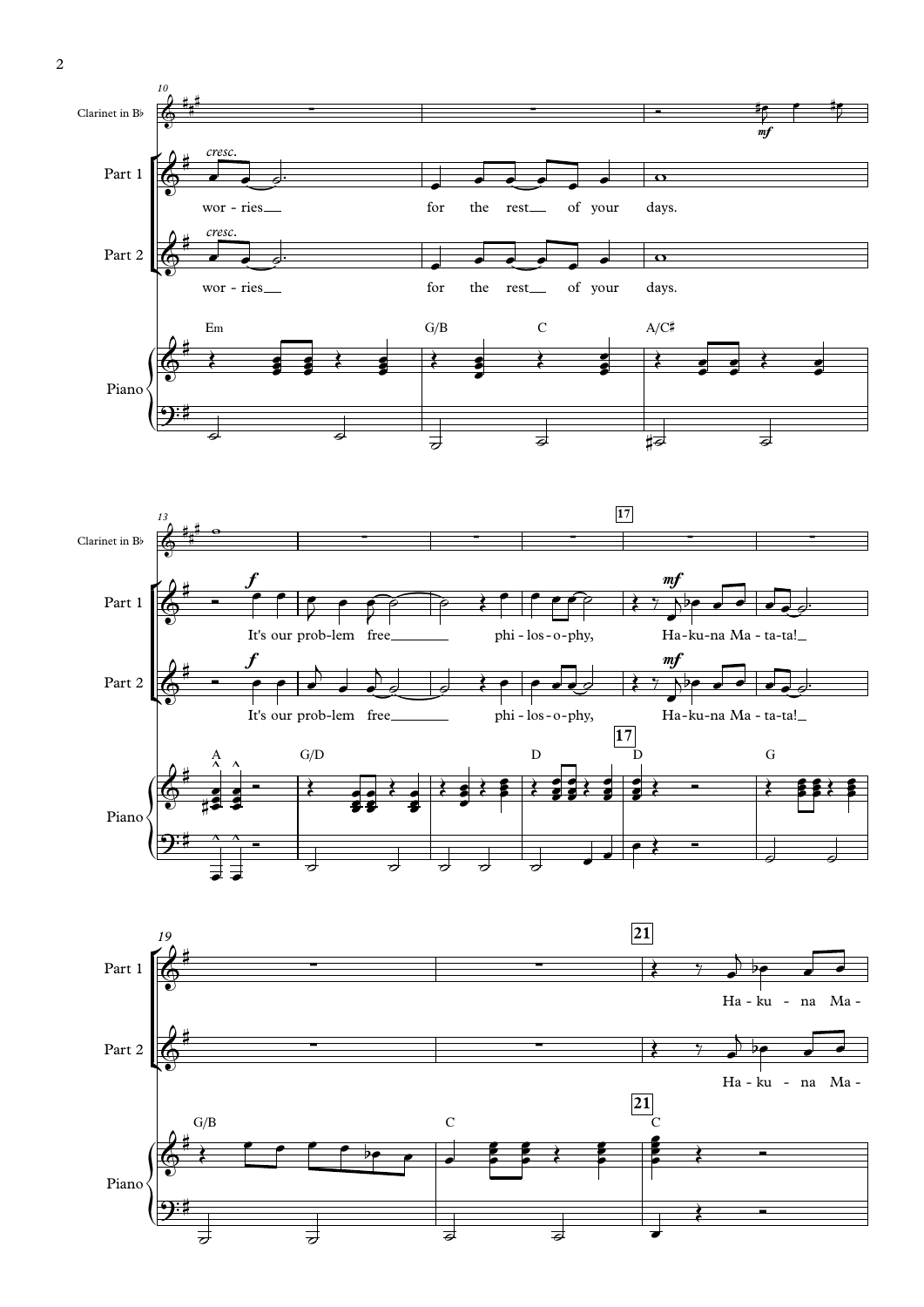



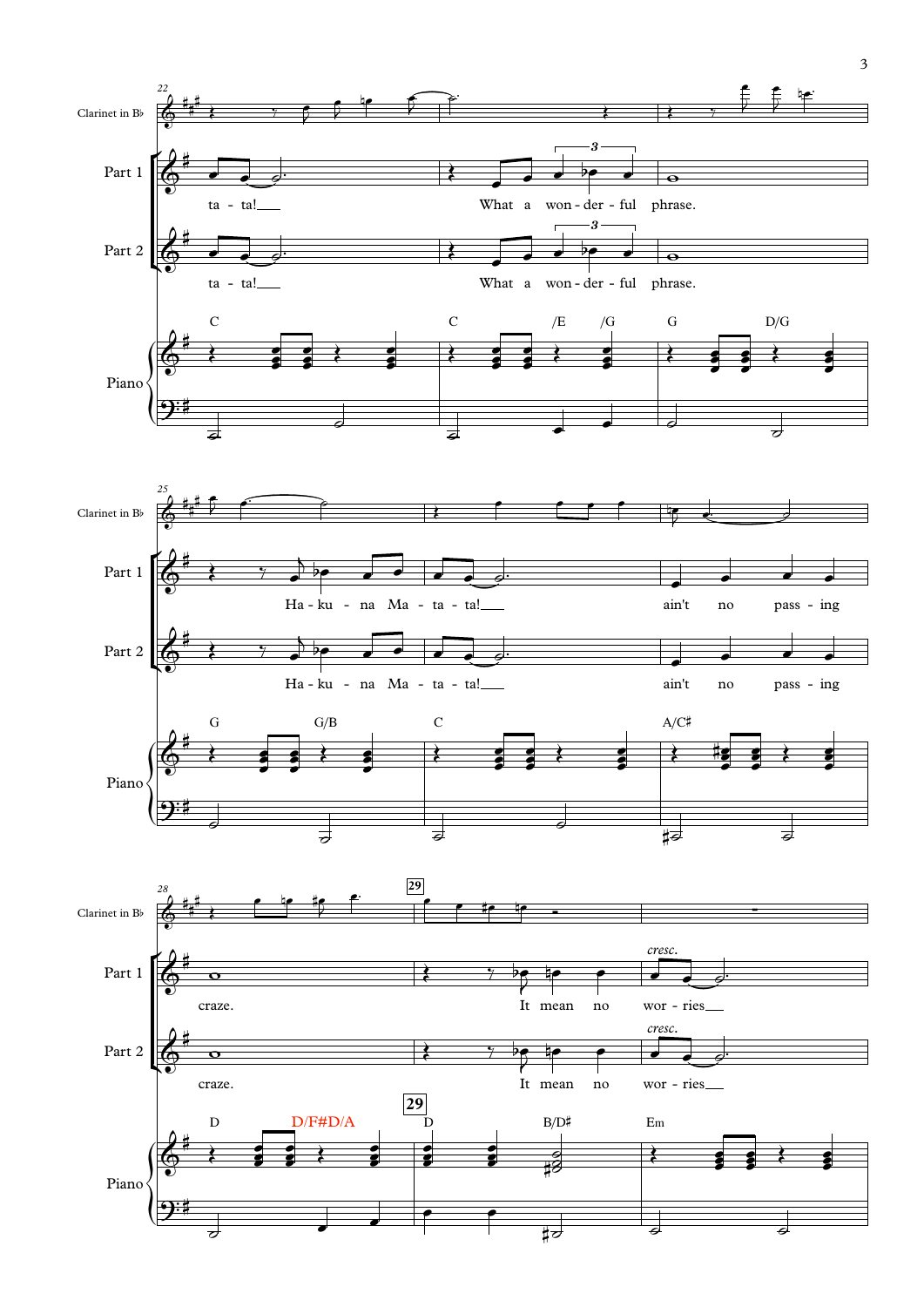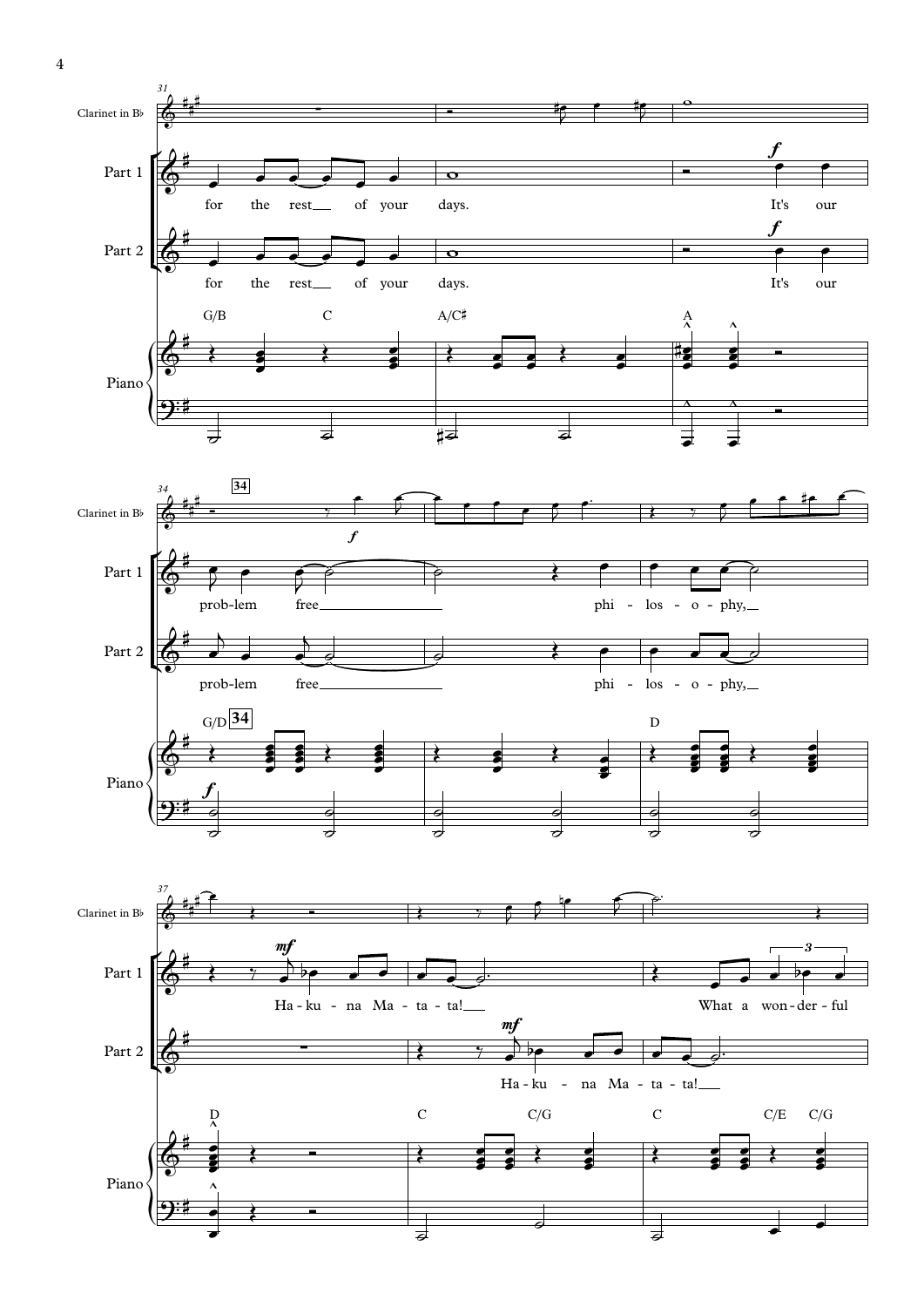



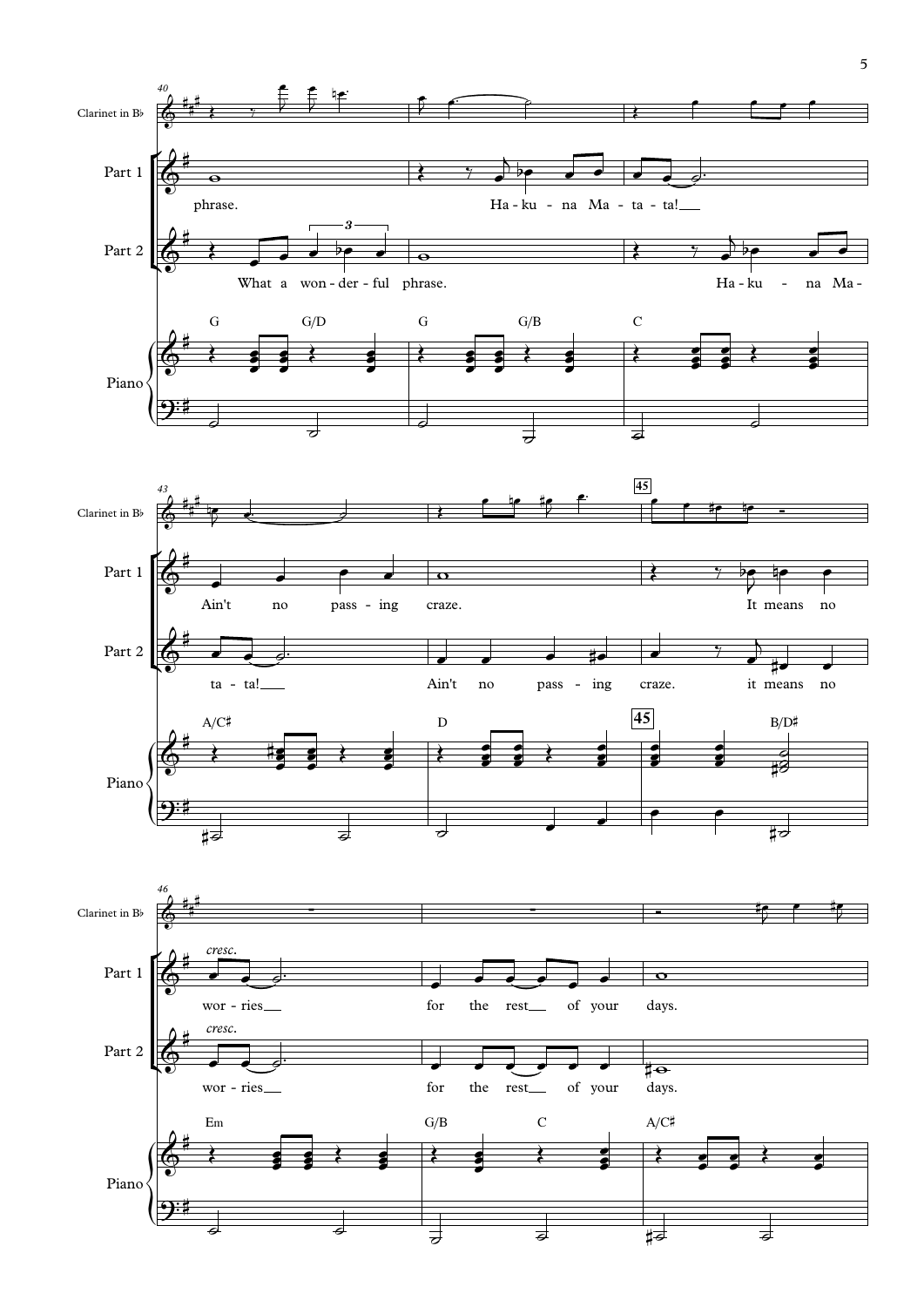

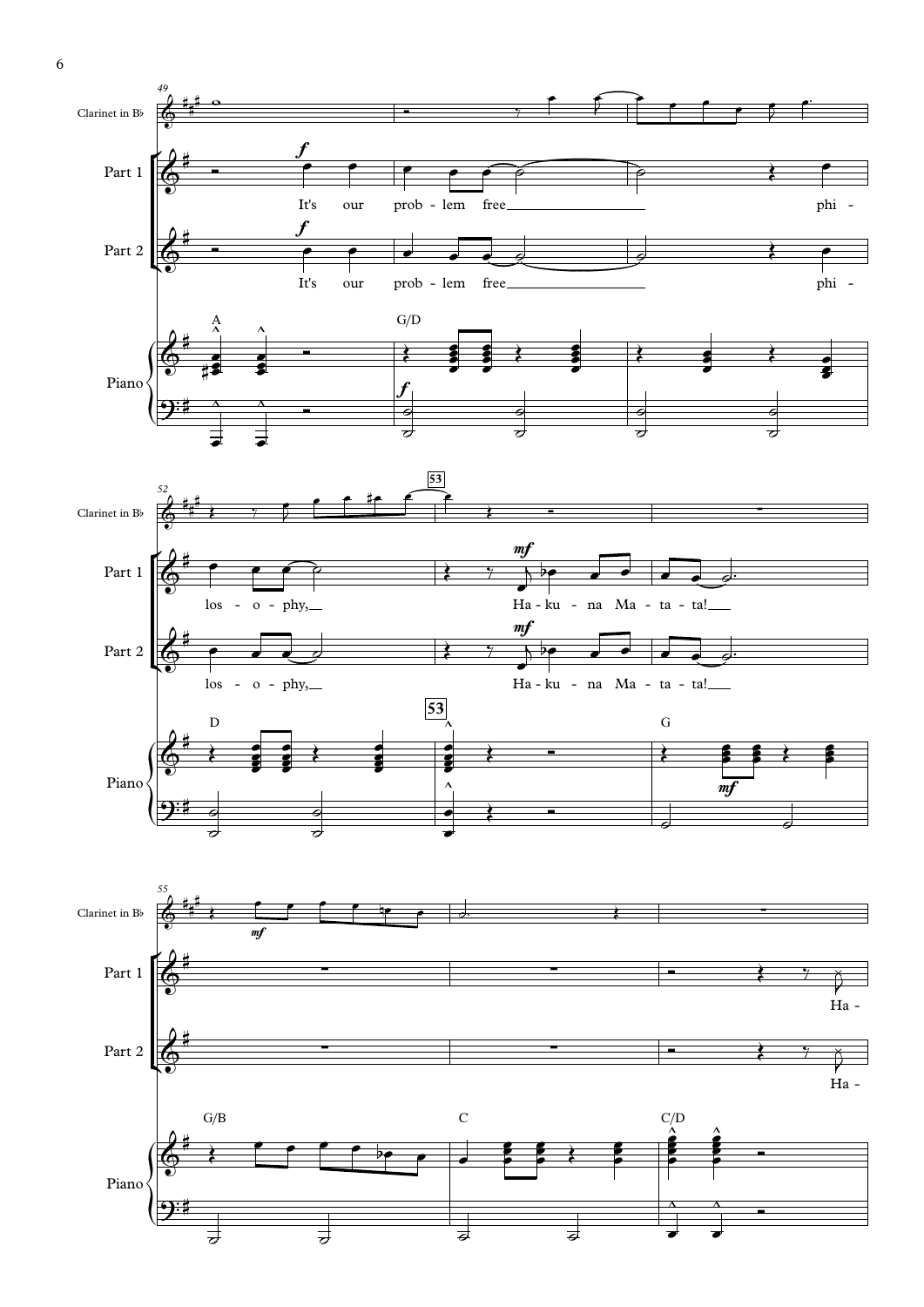



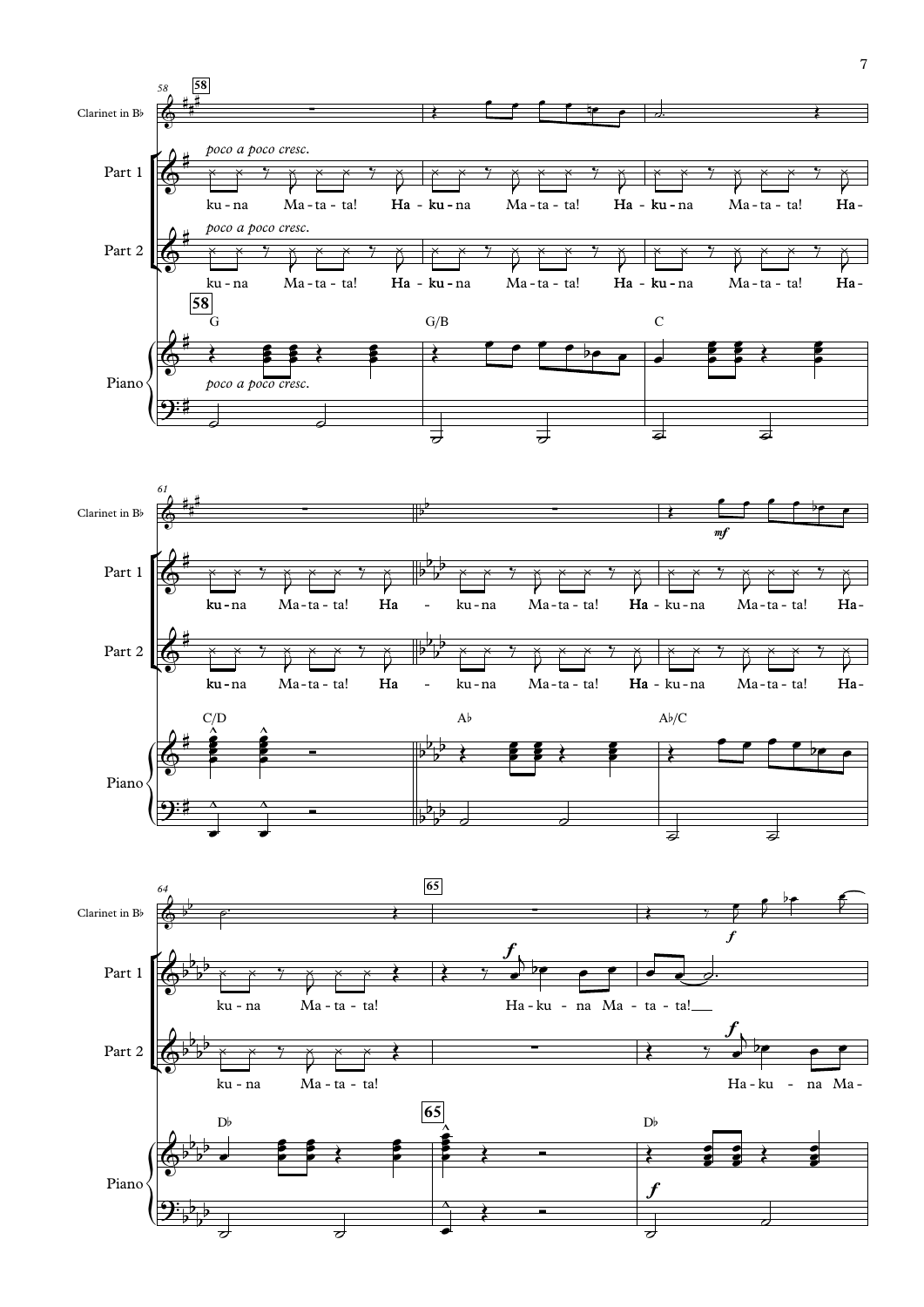

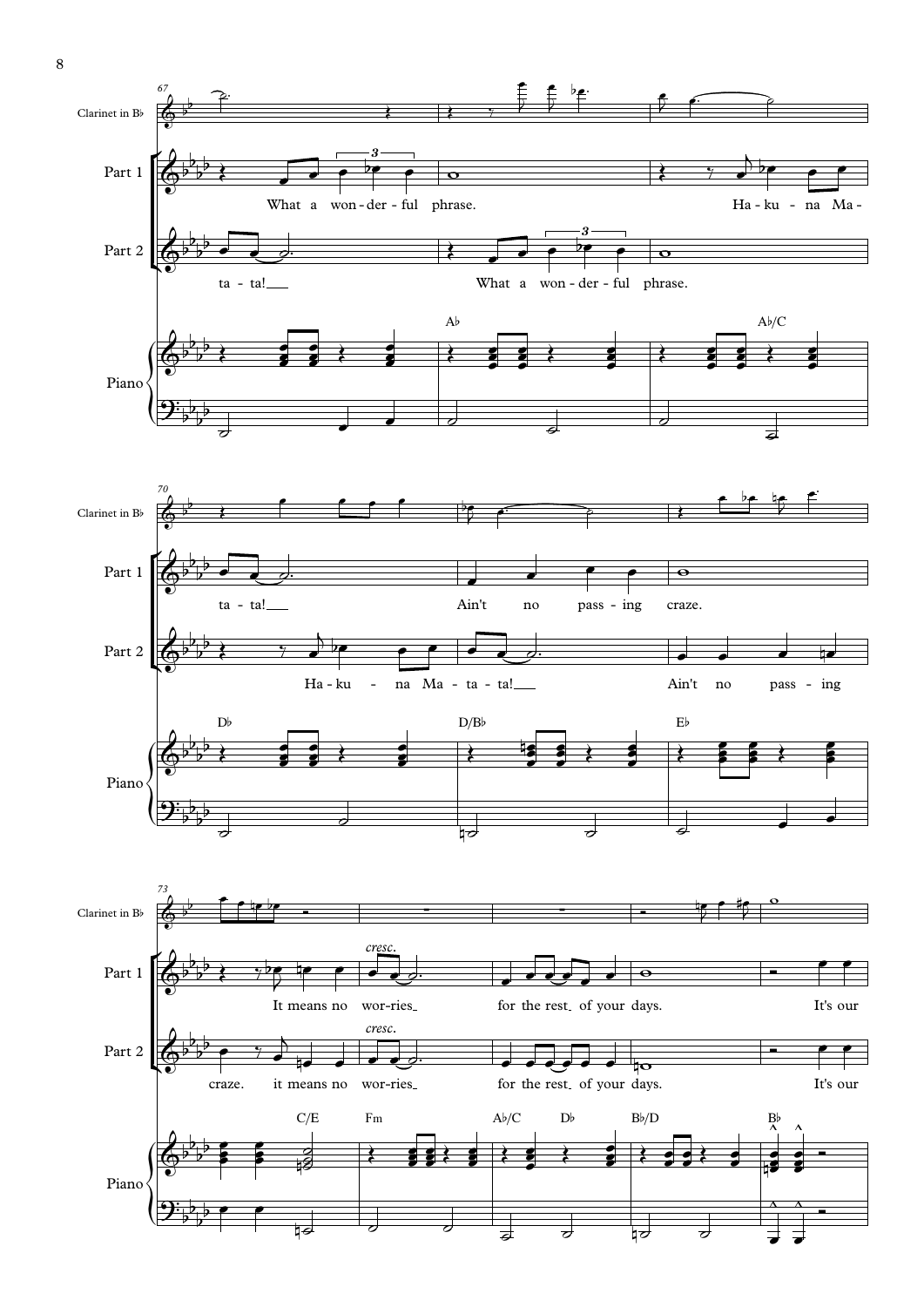

b  $\mathbf{\mathcal{Y}}^{\mathbf{:}}_{\flat}$ b b b ˙ ˙ ˙ ˙

 $\left\{\right\}$ 

Piano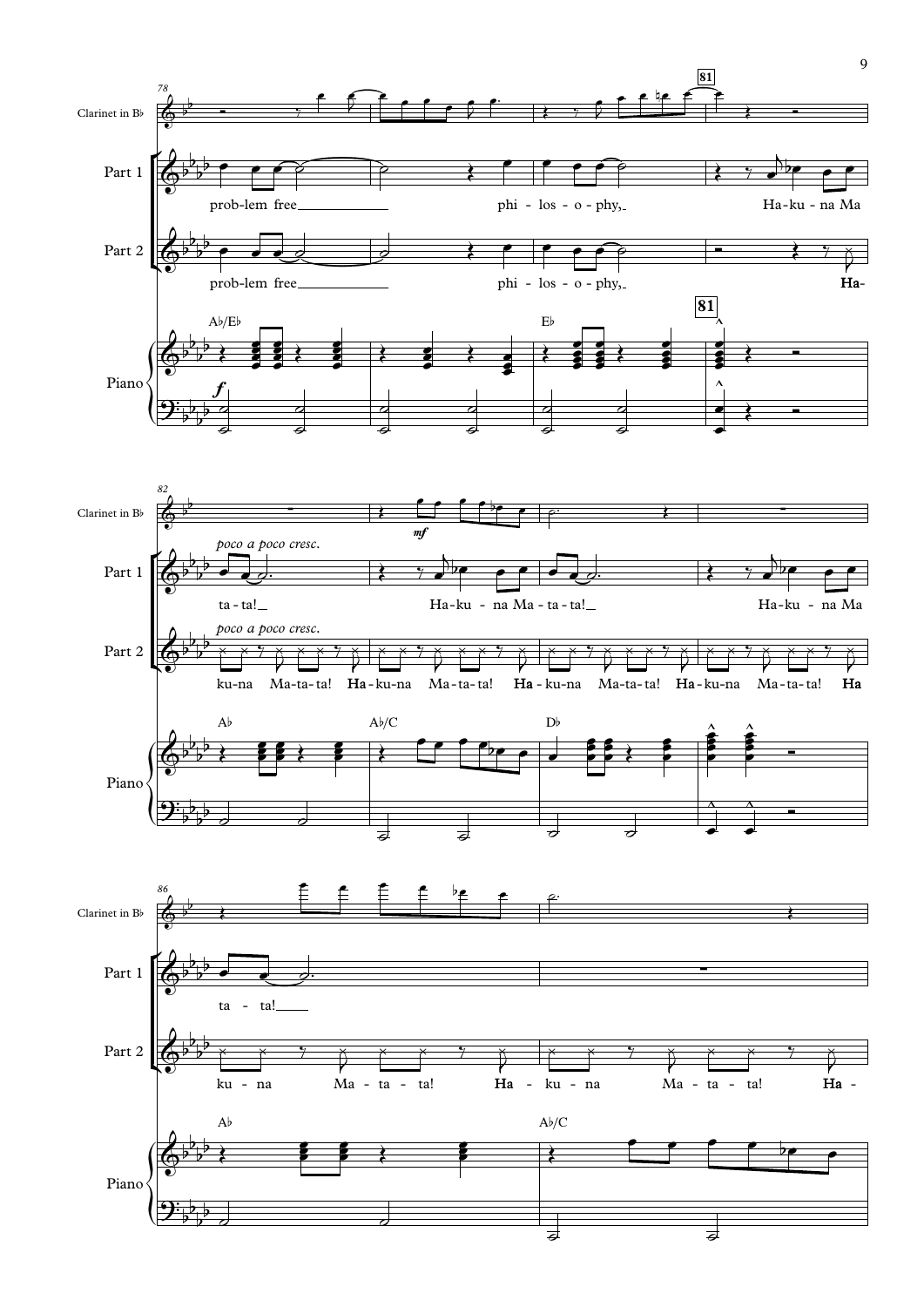